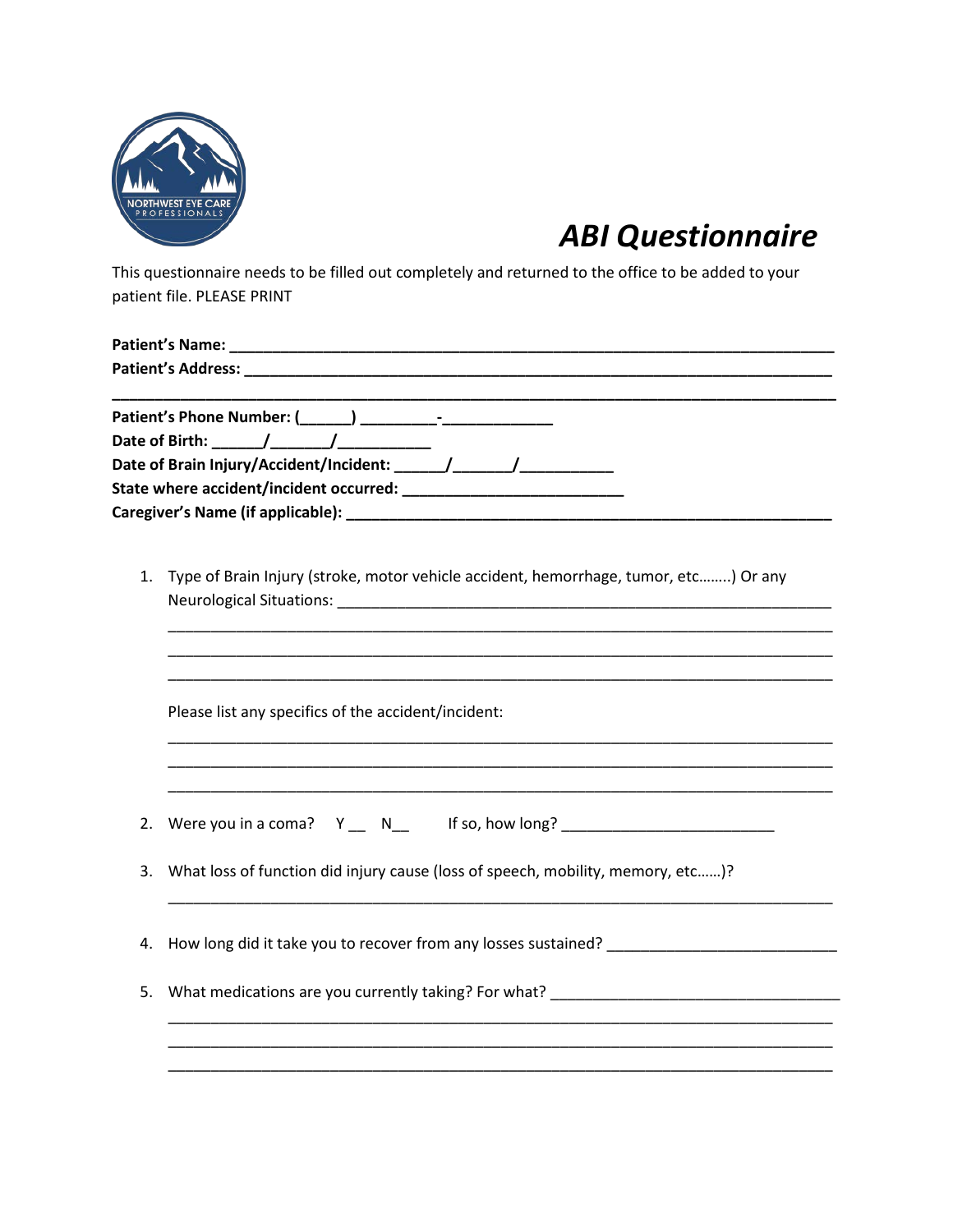6. Please check any of the following complaints that apply to you:

| <b>Dizziness</b>                                                                                    | Currently | Improving | Worsening | Resolved              |  |
|-----------------------------------------------------------------------------------------------------|-----------|-----------|-----------|-----------------------|--|
| Headaches                                                                                           | Currently | Improving | Worsening | Resolved              |  |
| Double Vision                                                                                       | Currently | Improving | Worsening | Resolved              |  |
| Squinting                                                                                           | Currently | Improving | Worsening | Resolved              |  |
| Blur up close                                                                                       | Currently | Improving | Worsening | Resolved              |  |
| Blur far away                                                                                       | Currently | Improving | Worsening | Resolved              |  |
| Night vision problems                                                                               | Currently | Improving | Worsening | Resolved              |  |
| Sleepy when reading                                                                                 | Currently | Improving | Worsening | Resolved              |  |
| Eyes water easily                                                                                   | Currently | Improving | Worsening | Resolved              |  |
| Light Sensitivity                                                                                   | Currently | Improving | Worsening | Resolved              |  |
| Redness of eyes                                                                                     | Currently | Improving | Worsening | Resolved              |  |
| Discharge from eyes                                                                                 | Currently | Improving | Worsening | Resolved              |  |
| Allergies or hay fever                                                                              | Currently | Improving | Worsening | Resolved              |  |
| Reading held 10" or less                                                                            | Currently | Improving | Worsening | Resolved              |  |
| Frequent loss of place when reading Currently                                                       |           | Improving | Worsening | Resolved              |  |
| Nausea or stomach problems                                                                          | Currently | Improving | Worsening | Resolved              |  |
| Pain in or around eyes                                                                              | Currently | Improving | Worsening | Resolved              |  |
| Recurrent neck or back problems                                                                     | Currently | Improving |           | Worsening<br>Resolved |  |
| Motion sickness when reading in a car Currently<br>Improving<br>Worsening<br>Resolved               |           |           |           |                       |  |
| Words appear to run off page when reading<br>Currently<br>Improving Worsening<br>Resolved           |           |           |           |                       |  |
| Did you experience any of the above visual symptoms prior to your injury? If so, please list.<br>7. |           |           |           |                       |  |

8. Were you an avid reader before the injury? How long and how much did you read?

\_\_\_\_\_\_\_\_\_\_\_\_\_\_\_\_\_\_\_\_\_\_\_\_\_\_\_\_\_\_\_\_\_\_\_\_\_\_\_\_\_\_\_\_\_\_\_\_\_\_\_\_\_\_\_\_\_\_\_\_\_\_\_\_\_\_\_\_\_\_\_\_\_\_\_\_\_\_ \_\_\_\_\_\_\_\_\_\_\_\_\_\_\_\_\_\_\_\_\_\_\_\_\_\_\_\_\_\_\_\_\_\_\_\_\_\_\_\_\_\_\_\_\_\_\_\_\_\_\_\_\_\_\_\_\_\_\_\_\_\_\_\_\_\_\_\_\_\_\_\_\_\_\_\_\_\_

\_\_\_\_\_\_\_\_\_\_\_\_\_\_\_\_\_\_\_\_\_\_\_\_\_\_\_\_\_\_\_\_\_\_\_\_\_\_\_\_\_\_\_\_\_\_\_\_\_\_\_\_\_\_\_\_\_\_\_\_\_\_\_\_\_\_\_\_\_\_\_\_\_\_\_\_\_\_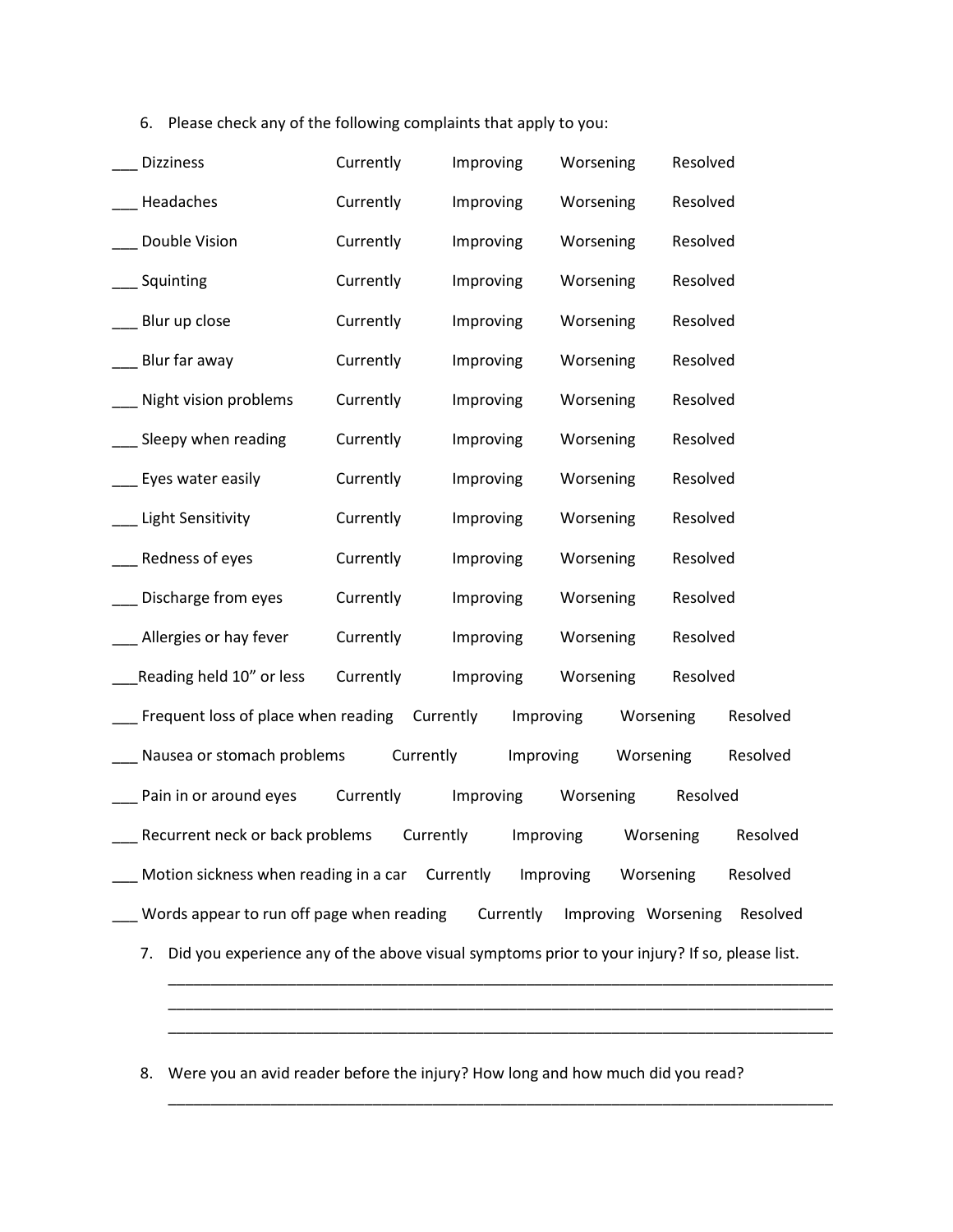- 9. Have you had any eye surgeries (cataracts removed, strabismus surgery, RK)? \_\_\_\_\_
- 10. What is your current occupation? The state of the state of the state of the state of the state of the state of the state of the state of the state of the state of the state of the state of the state of the state of the
- 11. What was your pre-injury occupation? \_\_\_\_\_\_\_\_\_\_\_\_\_\_\_\_\_\_\_\_\_\_\_\_\_\_\_\_\_\_\_\_\_\_\_\_\_\_\_\_\_\_\_\_\_\_
- 12. If you are in a job rehabilitation training program, for what job are you being trained?

\_\_\_\_\_\_\_\_\_\_\_\_\_\_\_\_\_\_\_\_\_\_\_\_\_\_\_\_\_\_\_\_\_\_\_\_\_\_\_\_\_\_\_\_\_\_\_\_\_\_\_\_\_\_\_\_\_\_\_\_\_\_\_\_\_\_\_\_\_\_\_\_\_\_\_\_\_\_

\_\_\_\_\_\_\_\_\_\_\_\_\_\_\_\_\_\_\_\_\_\_\_\_\_\_\_\_\_\_\_\_\_\_\_\_\_\_\_\_\_\_\_\_\_\_\_\_\_\_\_\_\_\_\_\_\_\_\_\_\_\_\_\_\_\_\_\_\_\_\_\_\_\_\_\_\_\_ \_\_\_\_\_\_\_\_\_\_\_\_\_\_\_\_\_\_\_\_\_\_\_\_\_\_\_\_\_\_\_\_\_\_\_\_\_\_\_\_\_\_\_\_\_\_\_\_\_\_\_\_\_\_\_\_\_\_\_\_\_\_\_\_\_\_\_\_\_\_\_\_\_\_\_\_\_\_ \_\_\_\_\_\_\_\_\_\_\_\_\_\_\_\_\_\_\_\_\_\_\_\_\_\_\_\_\_\_\_\_\_\_\_\_\_\_\_\_\_\_\_\_\_\_\_\_\_\_\_\_\_\_\_\_\_\_\_\_\_\_\_\_\_\_\_\_\_\_\_\_\_\_\_\_\_\_

\_\_\_\_\_\_\_\_\_\_\_\_\_\_\_\_\_\_\_\_\_\_\_\_\_\_\_\_\_\_\_\_\_\_\_\_\_\_\_\_\_\_\_\_\_\_\_\_\_\_\_\_\_\_\_\_\_\_\_\_\_\_\_\_\_\_\_\_\_\_\_\_\_\_\_\_\_\_

\_\_\_\_\_\_\_\_\_\_\_\_\_\_\_\_\_\_\_\_\_\_\_\_\_\_\_\_\_\_\_\_\_\_\_\_\_\_\_\_\_\_\_\_\_\_\_\_\_\_\_\_\_\_\_\_\_\_\_\_\_\_\_\_\_\_\_\_\_\_\_\_\_\_\_\_\_\_

\_\_\_\_\_\_\_\_\_\_\_\_\_\_\_\_\_\_\_\_\_\_\_\_\_\_\_\_\_\_\_\_\_\_\_\_\_\_\_\_\_\_\_\_\_\_\_\_\_\_\_\_\_\_\_\_\_\_\_\_\_\_\_\_\_\_\_\_\_\_\_\_\_\_\_\_\_\_ \_\_\_\_\_\_\_\_\_\_\_\_\_\_\_\_\_\_\_\_\_\_\_\_\_\_\_\_\_\_\_\_\_\_\_\_\_\_\_\_\_\_\_\_\_\_\_\_\_\_\_\_\_\_\_\_\_\_\_\_\_\_\_\_\_\_\_\_\_\_\_\_\_\_\_\_\_\_

- 13. Did you have any health problems prior to your injury? If yes, please explain.
- 14. What was your pre-injury eye health (nearsighted, farsighted, etc..)? Did you wear glasses or contact lenses prior to your injury? \_\_\_\_\_\_\_\_\_\_\_\_\_\_\_\_\_\_\_\_\_\_\_\_\_\_\_\_\_\_\_\_\_\_\_\_\_\_\_\_\_\_\_\_\_\_\_\_\_
- 15. What is your current living situation (assisted living, group home, live-in help or non-assisted living)? \_\_\_\_\_\_\_\_\_\_\_\_\_\_\_\_\_\_\_\_\_\_\_\_\_\_\_\_\_\_\_\_\_\_\_\_\_\_\_\_\_\_\_\_\_\_\_\_\_\_\_\_\_\_\_\_\_\_\_\_\_\_\_\_\_\_\_\_\_\_\_\_
- 16. Will your living situation be changing in the next 3 months? 6 months? 9months? 1 year?

17. In what rehabilitation programs are you currently enrolled? \_\_\_\_\_\_\_\_\_\_\_\_\_\_\_\_

18. Are you on a waiting list for any rehabilitation programs? Y \_\_\_ N \_\_\_

- 19. What demands are placed on you outside of rehabilitation (homework, job, etc….)?
- 20. Will we be working in conjunction with another rehabilitative professional?  $Y \_ N \_ N$
- 21. What are your specific goals? If vision therapy is an option, are you willing to pursue it? What do you hope we can do for you in vision training? Be as specific as possible (no more double vision, no more headaches, etc.) **with a set of the set of the set of the set of the set of the set of the set of the set of the set of the set of the set of the set of the set of the set of the set of the set of the set of the se**

\_\_\_\_\_\_\_\_\_\_\_\_\_\_\_\_\_\_\_\_\_\_\_\_\_\_\_\_\_\_\_\_\_\_\_\_\_\_\_\_\_\_\_\_\_\_\_\_\_\_\_\_\_\_\_\_\_\_\_\_\_\_\_\_\_\_\_\_\_\_\_\_\_\_\_\_\_\_ \_\_\_\_\_\_\_\_\_\_\_\_\_\_\_\_\_\_\_\_\_\_\_\_\_\_\_\_\_\_\_\_\_\_\_\_\_\_\_\_\_\_\_\_\_\_\_\_\_\_\_\_\_\_\_\_\_\_\_\_\_\_\_\_\_\_\_\_\_\_\_\_\_\_\_\_\_\_

22. Is there pending litigation due to the injury? If so, please list the name of the attorney with address and phone number.  $Y_{\text{max}}$  N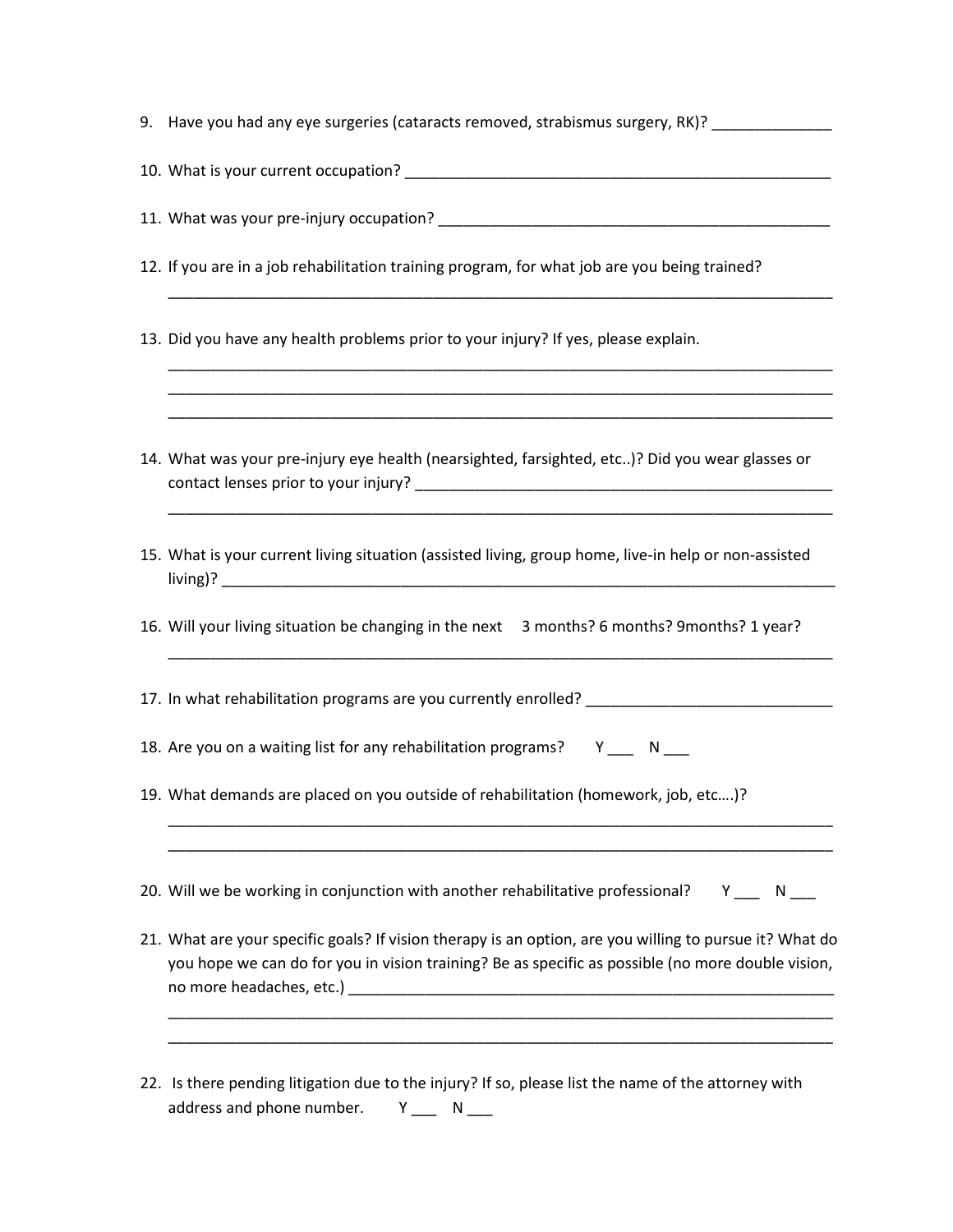| 23. What doctors have you seen for evaluation and treatment of your injury? Please list below<br>with complete information?                                                                           |              |
|-------------------------------------------------------------------------------------------------------------------------------------------------------------------------------------------------------|--------------|
|                                                                                                                                                                                                       |              |
|                                                                                                                                                                                                       |              |
|                                                                                                                                                                                                       |              |
|                                                                                                                                                                                                       |              |
|                                                                                                                                                                                                       |              |
|                                                                                                                                                                                                       |              |
|                                                                                                                                                                                                       |              |
|                                                                                                                                                                                                       |              |
|                                                                                                                                                                                                       |              |
|                                                                                                                                                                                                       |              |
|                                                                                                                                                                                                       |              |
|                                                                                                                                                                                                       |              |
|                                                                                                                                                                                                       |              |
| 24. Has the form been completed by the injured person? If no, please list the name of the person<br>providing the information and the relationship to the injured person (spouse, parent, caregiver.) |              |
| Name                                                                                                                                                                                                  | Relationship |